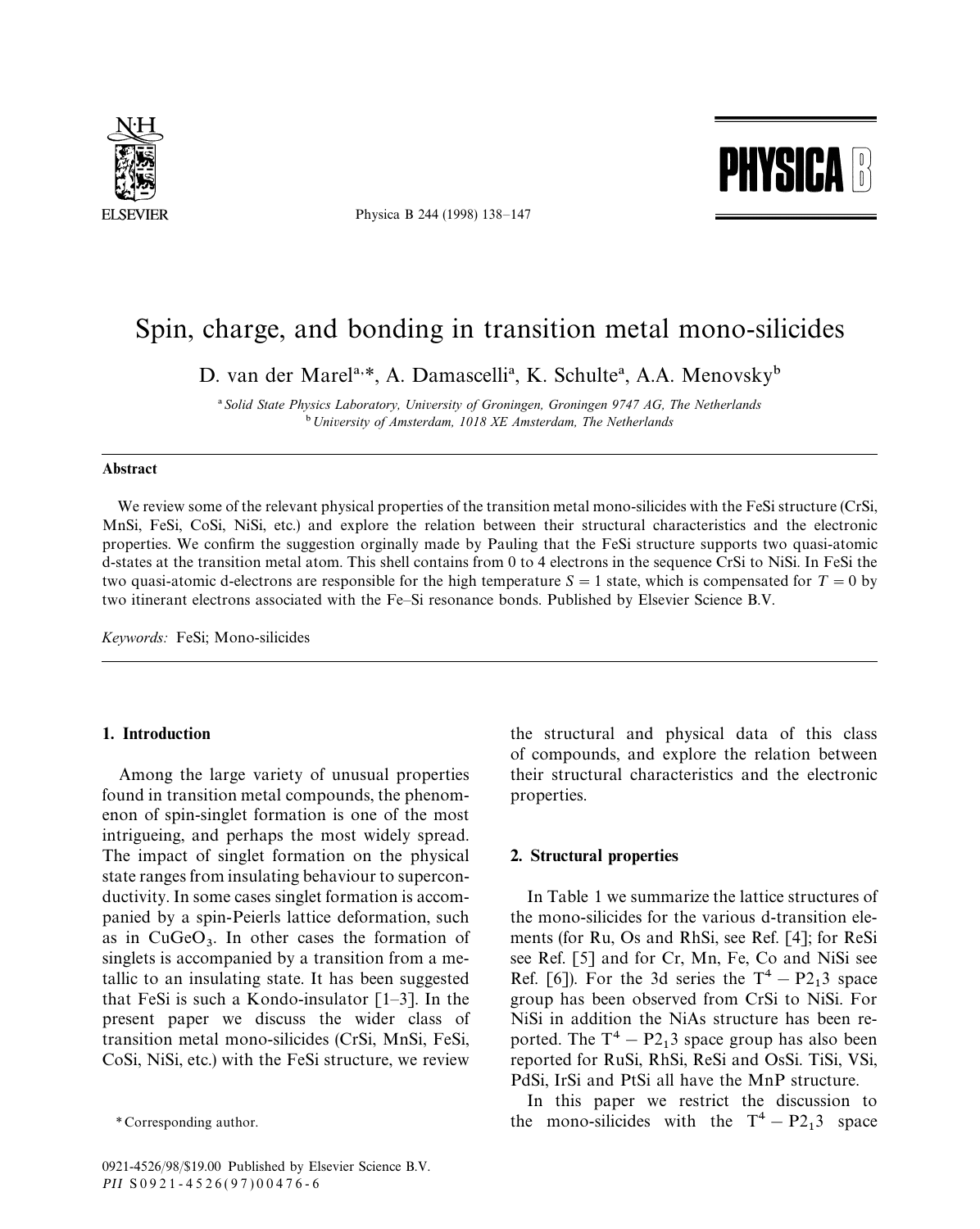Table 1

a *x*  $x_{TM}$   $1 - x_{Si}$   $d_1$ <br>
(a)  $(a)$   $(A)$  $\frac{1}{3}$  *d*  $\frac{2}{3}$  *d* **a**  $x_{TM}$  **1**  $-x_{Si}$  **d**<sub>1</sub> **d**<sub>2</sub> **d**<sub>3</sub> **d**<sub>3</sub> **d d**<sub>sum</sub><br>
(Å) (*a*) (*a*) (Å) (Å) (Å) (Å) (Å) ReSi 4.775 0.14 0.16 2.5 2.5 2.7 2.56 2.55 OsSi 4.728 0.128 0.161 2.364 2.429 2.715 2.54 2.52 RuSi 4.701 0.128 0.164 2.383 2.395 2.706 2.53 2.51 RhSi 4.676 0.147 0.155 2.451 2.480 2.548 2.51 2.52 CrSi 4.629 0.136 0.154 2.325 2.435 2.589 2.49 2.45 MnSi 4.558 0.138 0.154 2.305 2.402 2.537 2.45 2.43 FeSi 4.493 0.136 0.156 2.271 2.352 2.519 2.41 2.44 CoSi 4.447 0.14? 0.16? 2.2? 2.3? 2.5? 2.4? 2.42 NiSi 4.437 0.14? 0.16? 2.2? 2.3? 2.5? 2.4? 2.42

Lattice parameter (a), displacement vectors *x* (units of lattice constant *a*), interatomic distances between TM and Si atoms  $(d_1, d_2, d_3)$ , weighted average of the latter (*d*) and the sum of the atomic radii for 12-coordinated metals and the single bond radius of Si ( $d_{\text{sum}}$ ). For CoSi and NiSi no published values of *x* could be located

group (displayed in Fig. 1). This simple cubic structure contains four TM atoms in the positions  $(x, x, x; x + \frac{1}{2}, \frac{1}{2} - x, 1 - x;$  et cycl.) and four Si atoms in an equivalent set.

In Table 1 we summarize the cell-parameters and the interatomic distances [4*—*6]. The four transition metal and silicon atoms occupy equivalent sites. The site symmetry has only a three-fold rotation axis, which we indicate throughout this paper as the local *z*-axis. The TM-atom has a 7-fold coordination by Si atoms and vice versa: A single bond pointing toward the Si-atom along the *z*-axis (type 1), and two groups of three indentical bonds (types 2 and 3) with azimuthal angles relative to the *z*-axis of 0*°* (type 1) 74*°* (type 2) and 141*°* (type 3). The two groups of types 2 and 3 are rotated around the local *z*-axis with an angle of  $24^{\circ} + 2^{\circ}$  relative to each other. The four equivalent sites within the unit cell have the same sense of rotation, hence two isomeric structures (left-handed and right-handed) exist. As a result phase/anti-phase boundaries of the two isomers can occur (also in single crystals) which may will considerable influence on the transport properties. Single domain crystals should exhibit optical activity. These aspects of the transition metal monosilicides still await further scrutiny.

Within an accuracy of 2% the average distance between the TM-atom and its 7 Si neighbours (*d*) follows the rule  $d = r_{\text{TM}} + r_{\text{Si}}$ , where  $r_{\text{TM}}$  is the

atomic radius of the TM atom in 12-coordinated metals [7], and  $r_{\text{Si}} = 1.173 \text{ Å}$  is the single bond radius of Si (Fig. 2 and Table 1), indicating that almost no charge transfer takes place between Si and the TM atom. The absence of charge transfer between TM and Si can be anticipated from the fact that the Pauling electronegativities are almost the same.

For  $x(TM) = 0.1545$  and  $x(Si) = -0.1545$  all seven neighbours have the same bondlength. As we can see in Table 1 the structure of the TM-monosilicides is rather close to this situation, but the deviations are significant. The variation of the bondlength within the group of 7 nearest neighbours has been discussed by Pauling [8] for CrSi to NiSi in terms of valence bond sums, which lead to the following bond numbers: one full bond (type 1), three  $\frac{2}{3}$  bonds(type 2) and three  $\frac{1}{3}$  bonds (type 3).

## 3. Electronic properties

## *3.1. Magnetic properties*

The best studied materials in this class are MnSi and FeSi. MnSi has a helical spin structure at low fields below the Neèl temperature of 29 K, and is paramagnetic above  $T_N$ . CrSi and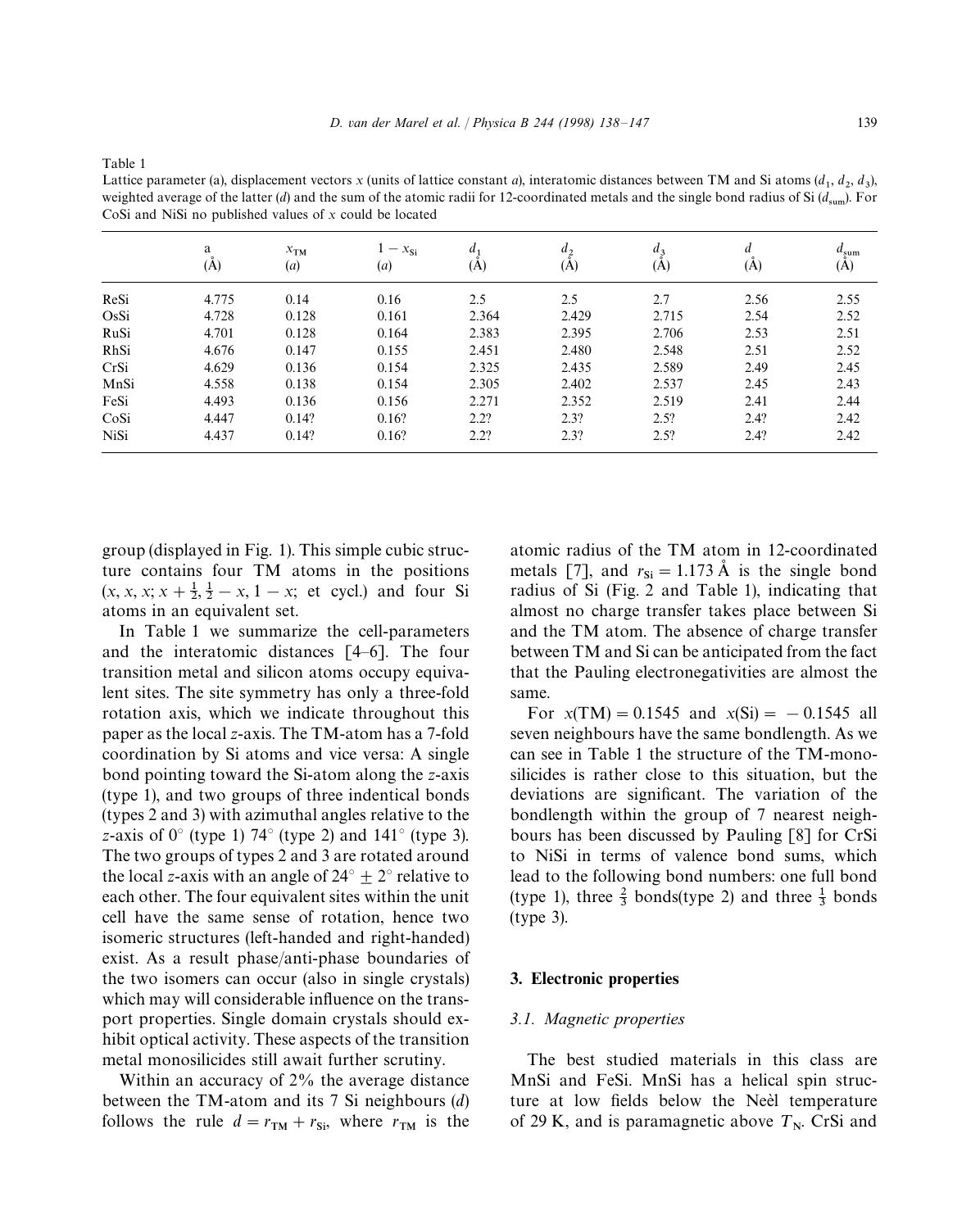



Fig. 1. Crystal structure with the  $T^4 - P2_1$ 3 space group, and a TMSi<sub>7</sub> cluster representing the site symmetry of individual atoms in this structure.

NiSi are either weakly paramagnetic or diamagnetic. Estimates of the local moment on Mn based on magnetic susceptibilities vary from  $\mu_{\text{eff}} = 2.12 \mu$ b magnetic susception ties vary from  $\mu_{eff} = 2.12 \mu_B$ <br>with  $g = 2$  below 300 K to  $3.3 \mu_B$  above 600 K [9–11]. For FeSi [12] the high temperature limiting behaviour of the susceptibility gives  $\mu_{\text{eff}} = 1.7$ with  $q = 3.9$ , but good fits to thermally activated Curie*—*Weiss behaviour were also obtained with  $\mu_{\text{eff}} = 2.8$  and  $g = 2$ .

#### *3.2. Optical properties*

In Fig. 3 we reproduce the real part of the optical conductivity and of dielectric constants for some selected temperatures of FeSi and CoSi. In Fig. 4



Fig. 2. TM radius in TM-Si (TM-Si bondlength minus radius of Si, diamonds) and d-shell radii (circles) versus the TM radius in 12-coordinated metals.

we display the function  $Nm_e$  $Nm_e/m^*(\omega) =$  $2m_e\pi^{-1}q_e^{-2}n_{\text{TMsi}}^{-1}\int_0^{\infty} \sigma(\omega) d\omega$  for both compounds. The high frequency limit corresponds to the total number of electrons per FeSi (i.e. 40 electrons). Here we neglected the contribution of the nuclei, which is justified due to the large ratio of the nuclear mass compared to the electron mass. We see, that for CoSi the  $Nm_e/m^*(\omega)$ -curves for different temperatures merge above  $1000 \text{ cm}^{-1}$  indicating that no transfer of spectral weight from high to low frequencies takes place.

For FeSi the recovery of spectral weight can be followed upto approximately  $2000 \text{ cm}^{-1}$  above which the experimental errorbars become rather large as a result of uncertainties in the Kramers*—*Kronig analysis, mainly induced by the extrapolations at high frequency [13, 14]. It seems plausible to associate the temperature dependence of the section between 1000 and 2000  $\text{cm}^{-1}$  with the optical conductivity due to thermally induced charge carriers. In Fig. 5 this number is displayed versus temperature along with the Hall number of Chernikov et al. [15]. We display  $Nm_e/m^*(\omega)$  for 3 different values of the cutoff frequency ( $\omega = 300$ , 800 and 2000  $\text{cm}^{-1}$ ) to demonstrate that the activation energy is independent of frequency. We observe that the Hall number and  $Nm_e/m^*$  have approximately the same activation energy of about 200*—*250 K.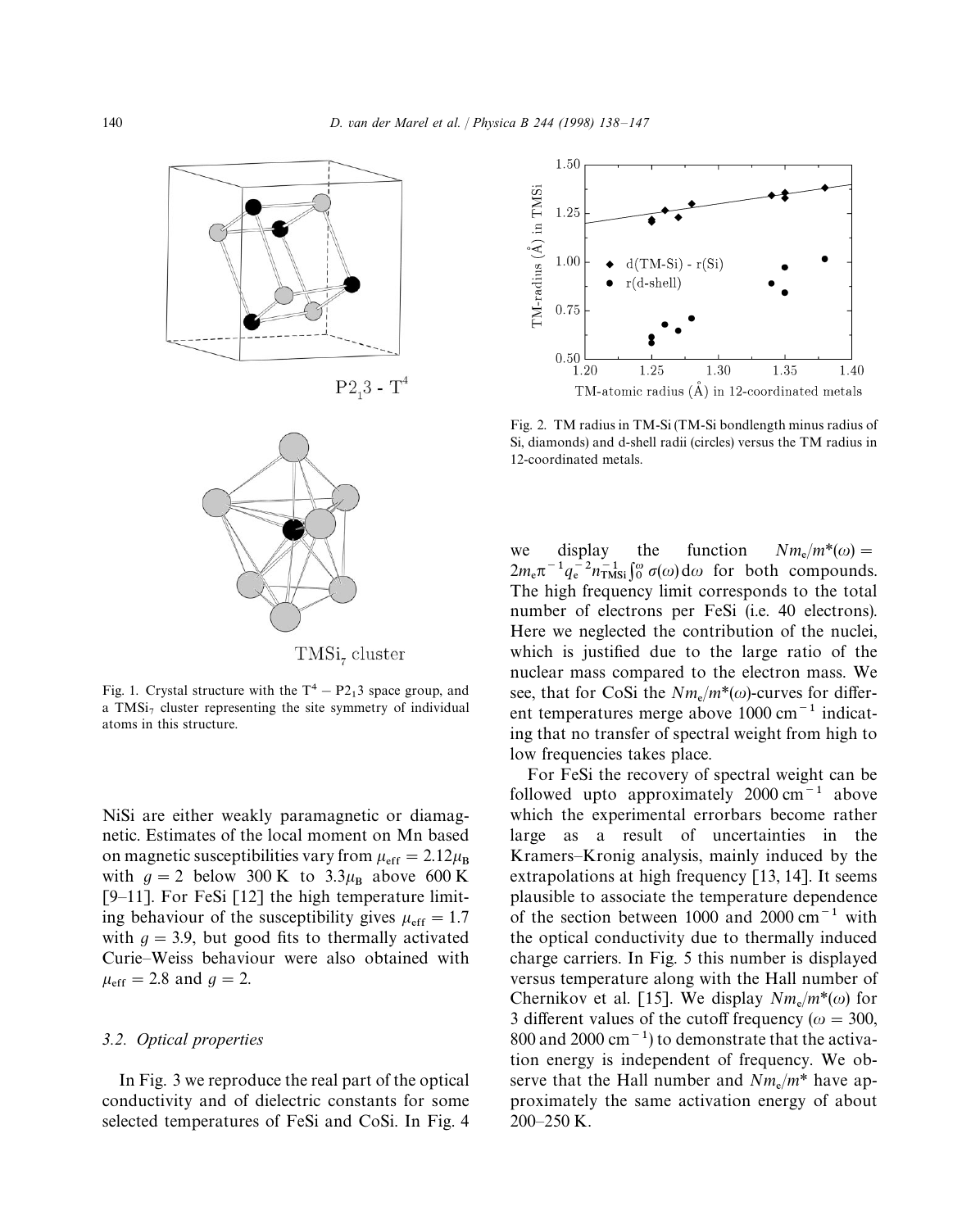

Fig. 3. Real part of the optical conductivity  $(\sigma_1)$  and of the dielectric constant  $(\varepsilon)$  of FeSi and CoSi.

## *3.3. Activation energies*

In Table 2 we collect the activation energies and gap values determined from various spectroscopic



Fig. 4. Number of carriers per TMSi versus frequency  $(\omega)$ obtained from partial integration of the optical conductivity upto  $\omega$ .

data and transport properties. For the tunneling data the gap-value corresponds to the peak-topeak-value in the  $dI/dV$  versus V curves. In a single particle band picture this value should match the optical and Raman gap. Clearly there is a rather large spread of activation energies. The trend is, that the higher the temperature range considered, the larger the activation energy obtained. This indicates, that the thermal evolution involves a distribution of activation energies.

## *3.4. Transport properties*

The behaviour of the electrical resistivity of FeSi and CoSi is quite different (see Fig. 6). CoSi has a high residual resitance and conventional Bloch–Grüneisen behaviour. FeSi shows insulating behaviour at low temperature. The DC resistivity of FeSi  $\rho = m^*/(ne^2\tau)$  varies from 2500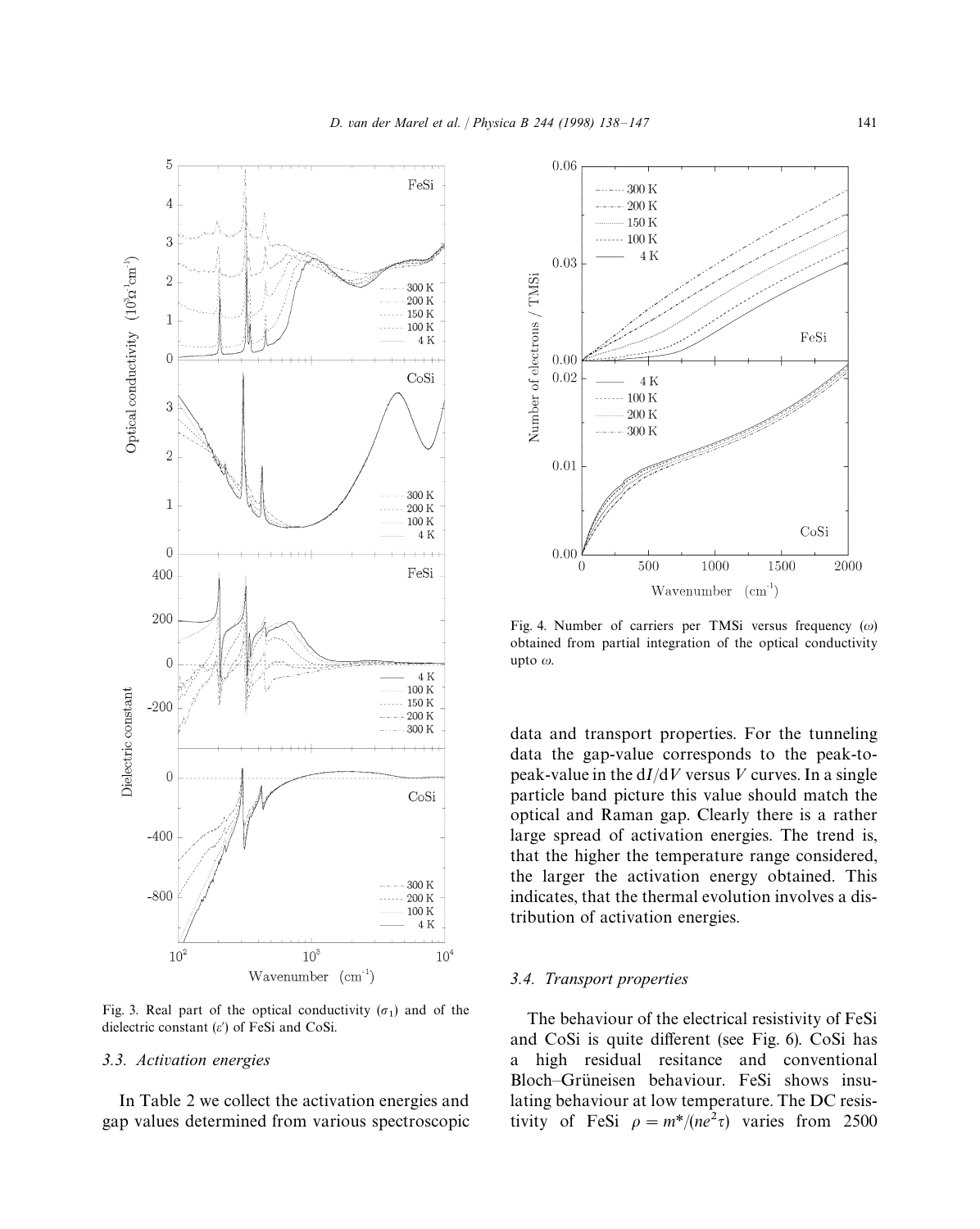

Fig. 5. Number of carriers per unit of FeSi from integrating the optical conductivity (closed symbols) and Hall conductivity (open diamonds).

Table 2

Compilation of activation energies observed for FeSi. For tunneling, Raman spectroscopy and infrared spectroscopy the indicated value corresponds to the gap divided by two. *K*(Si) is the activation energy of the Knight shift at the Si nucleus, *Q*(Fe) of the nuclear quadrupole splitting of Fe observed with Mössbauer spectroscopy

| Exp. method    | Source                  | Temp. $(K)$  | $E_a$ (meV) |
|----------------|-------------------------|--------------|-------------|
| Tunneling      | Ref. $\lceil 16 \rceil$ | 4            | 43          |
| IR spectr.     | Ref. [17]               | 4            | 38          |
| Raman          | Ref. [18]               | 4            | 47          |
| $K(S_i)$       | Ref. [19]               | ${}_{< 800}$ | 41          |
| $\chi(T)$      | Ref. $\lceil 12 \rceil$ | ${}_{< 800}$ | 68          |
| O(Fe)          | Ref. [19]               | ${}_{< 800}$ | 46          |
| n(Hall)        | Ref. $\lceil 15 \rceil$ | ${}_{< 100}$ | 22          |
| $n(\text{IR})$ | This work               | >100         | 22          |
| $\rho$ DC      | This work               | >100         | 30          |

to  $300 \mu\Omega$  cm between 100 and 300 K. When combined with the carrier densities of Fig. 5 we see that  $\tau$  varies from 4.6 to 10 fs between 100 and 300 K. Note that the same ratio *n*/*m\** appears in the Drude expression as in the expression of the optical carrier density. Hence our result for  $\tau$  does not depend on assumptions for the effective mass. An estimate of the carrier life-time  $\tau$  is also obtained from direct inspection of  $\sigma(\omega, T)$ . As there are no thermally excitated carriers at 4K we proceed by subtracting  $\sigma(\omega, 4 \text{ K})$  from the conductivity spectra



Fig. 6. Resistivity of FeSi and CoSi.

at higher temperature. In the zeroth approximation the increase in conductivity upon raising temperature is a Drude*—*Lorentzian due to the thermally excited carriers. At the gap frequency and the optical phonons the difference spectra contain quirks due to the shifting of the gap, and thermal broadening of the phonons. Otherwise the difference curves have a halfwidth of  $500 < (2\pi c\tau)^{-1} < 1000$  cm<sup>-1</sup>, or 10 fs  $> \tau > 5$  fs, in good agreement with the lifetime calculated from the DC resistivity.

Let us first explore the possibility that the excited carriers can be described in the same way as in conventional doped semiconductors. The carrier density and  $k_F$  are related through  $n_e = g k_F^3 / (6\pi^2)$ , where *g* is the overall degeneracy factor (valley and spin). Band theory predicts a 12-fold degeneracy of the electron pockets, and an 8-fold degeneracy of the hole pockets  $[20, 21]$ . To simplify matters we will ignore possible differences in mass and mobility for electrons and holes. Hence the degeneracy factor entering the optical carrier density is  $q = 2 \times (8 + 12) = 40$ . The observed density  $n_e$ varies from 0.3 to  $1.3 \times 10^{21}$  cm<sup>-3</sup> (100–300 K), implying that  $k_F$  varies from 4.9 to 7.5 × 10<sup>6</sup> cm<sup>-1</sup>, For varies from 5.6 to  $8.7 \times 10^4$  m/s and  $E_F$  varies from 5.6 to  $8.7 \times 10^4$  m/s and  $E_F$  varies from 9 to 21 meV. Hence the electrons and holes are essentially nondegenerate throughout this temperature range as expected for thermal excitation across a semiconductor gap. Using our estimate of  $v_F$  we calculate a mean free path of 2.6–9.0 Å for temperatures in the range of 100*—*300 K. This mean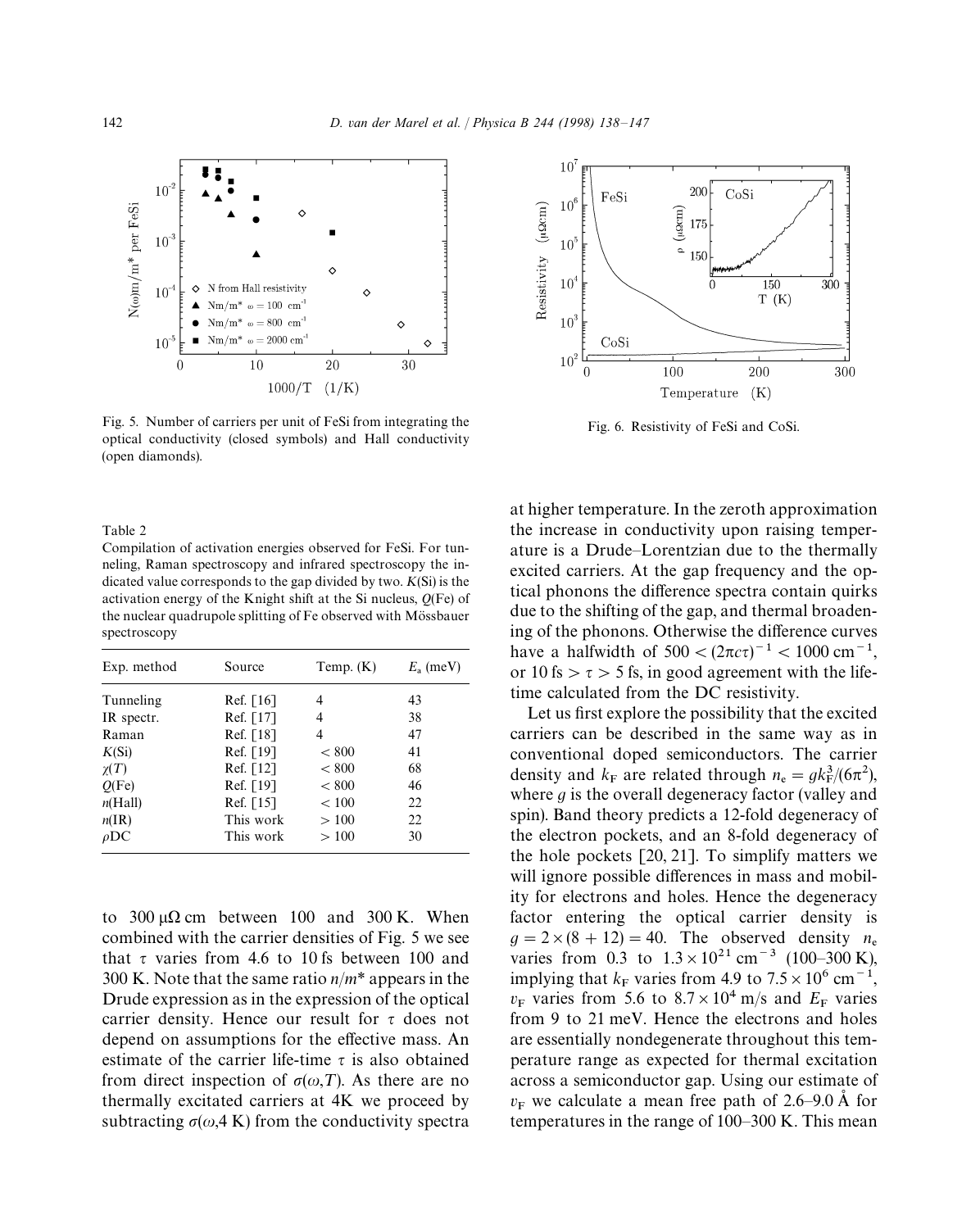free path is sufficiently short to smear the momentum of the charge carriers on the scale of the size of the electron and hole pockets  $(0.02 < k_F l/(2\pi) < 0.1)$ , and even sufficient to smear the momentum over the entire Brillouin zone  $(0.5 < l/a < 2)$ . This implies that the conduction of the charge carriers is essentially of the hopping type. However, this small value of *l* implies that the fine details of the bandstructure become irrelevant, and the multi-valleyed character of electron and hole pockets is scrambled, thus invalidating the assumption made on the input that  $g = 40.$ 

Let us now compare the absolute values of the carrier density in Fig. 5 obtained from the Hall effect and from optical conductivity. If we extrapolate the Hall number to the region between 100 and 300 K where we have reliable estimates of the optical carrier density  $(Nm_e/m^*)$ , the Hall number seems to overshoot  $Nm_e/m^*$  with a factor of 5–10. In a semiconductor model with equal electron and hole masses and mobilities the optical carrier density corresponds to  $n_{opt} = n_e + n_h$ , whereas  $1/n_{\text{Hall}} = 1/n_{\text{e}} - 1/n_{\text{h}}$ . There is a compensation between electron and hole contributions to the Hall constant, leading to an experimental Hall number which is always larger than the optical carrier density.

The combination of electron-like Hall conductivity, and short mean free path of the carriers, motivates us to propose a different scenario from the semiconductor picture which we explored above: The effect of raising temperature is to excite electrons to a wide band above the Fermi energy. The holes which are left behind move within a narrow band of (almost) localized states. From the perspective of the effect on doping the latter states behave in the same way as donor states in a conventional semiconductor, but should be really understood as a narrow band of quasi-atomic states of the transition metal atoms. As we may now ignore the contribution to the charge response of the hole channel (due to the low mobility) the smaller value of the optical carrier density  $Nm_e/m^*$ compared to the (extrapolated) Hall number in the 100*—*300 K range indicates a moderate effective mass of the mobile charge carriers  $m^*/m_e \approx 5{\text -}10$ . An explicit realization of this situation is the pair-

ing of itinerant electrons with local moments at low temperature to form a lattice of Kondo-singlets [13]. At sufficiently high temperatures these singlets will be broken into their constituents, i.e. itinerant electrons and local moments. As no mobile charges are associated with the local moments, these moments add a neglegible contribution both to the Hall conductivity and the infrared conductivity, so that the dominant contribution comes from the thermally excitated itinerant electrons. A natural consequence of having unpaired local moments at higher temperatures is spin-flip scattering of the itinerant electrons, leading to a reduction of the mean free path. This scattering mechanism will be suppressed if the local moments are aligned by the external application of a magnetic field (positive magneto-conductivity).

Motivated by these arguments we recalculate the carrier properties, adopting a degeneracy factor  $g = 2$  (only spin):  $k_F$  now varies from 1.3 to  $2.0 \times 10^{7}$  cm<sup>-1</sup>,  $v_F$  varies from 1.5 to<br>to  $2.0 \times 10^{7}$  cm<sup>-1</sup>,  $v_F$  varies from 1.5 to  $2.4 \times 10^5$  m/s,  $E_F$  from 66 to 160 meV, *l* from 7.0 to 25.0 Å, and  $k_{\rm F}l/2\pi$  from 0.15 to 0.8.

### *3.5. Resonating bonds coupled to phonons*

The steps in the  $Nm_e/m^*(\omega)$  curve in Fig. 4 at frequencies below  $1000 \text{ cm}^{-1}$  are due to optical phonons [22]. By applying the optical sum-rule to these vibrational resonances we can determine the dynamical (or transverse effective) charge of Fe and Si for each temperature. For a purely ionic insulator this is also the actual charge of the ions. For a covalent compound with resonating bonds a finite value of the transverse effective charge results from a dynamical charge redistribution associated with the ionic motion of an optical phonon. For the TM mono-silicides Pauling has argued that resonance occurs between the partial bonds of types 2 and 3  $\left(\frac{1}{3} \text{ and } \frac{2}{3} \text{ bonds}\right)$ . Lucovsky and White [23] have shown (for the IV–VI narrow gap semiconductors) that this phenomenon leads to a high value of the transverse effective charge. Rice, et al. [24] developed the theory for the infrared spectra for phonons coupled to charge excitations.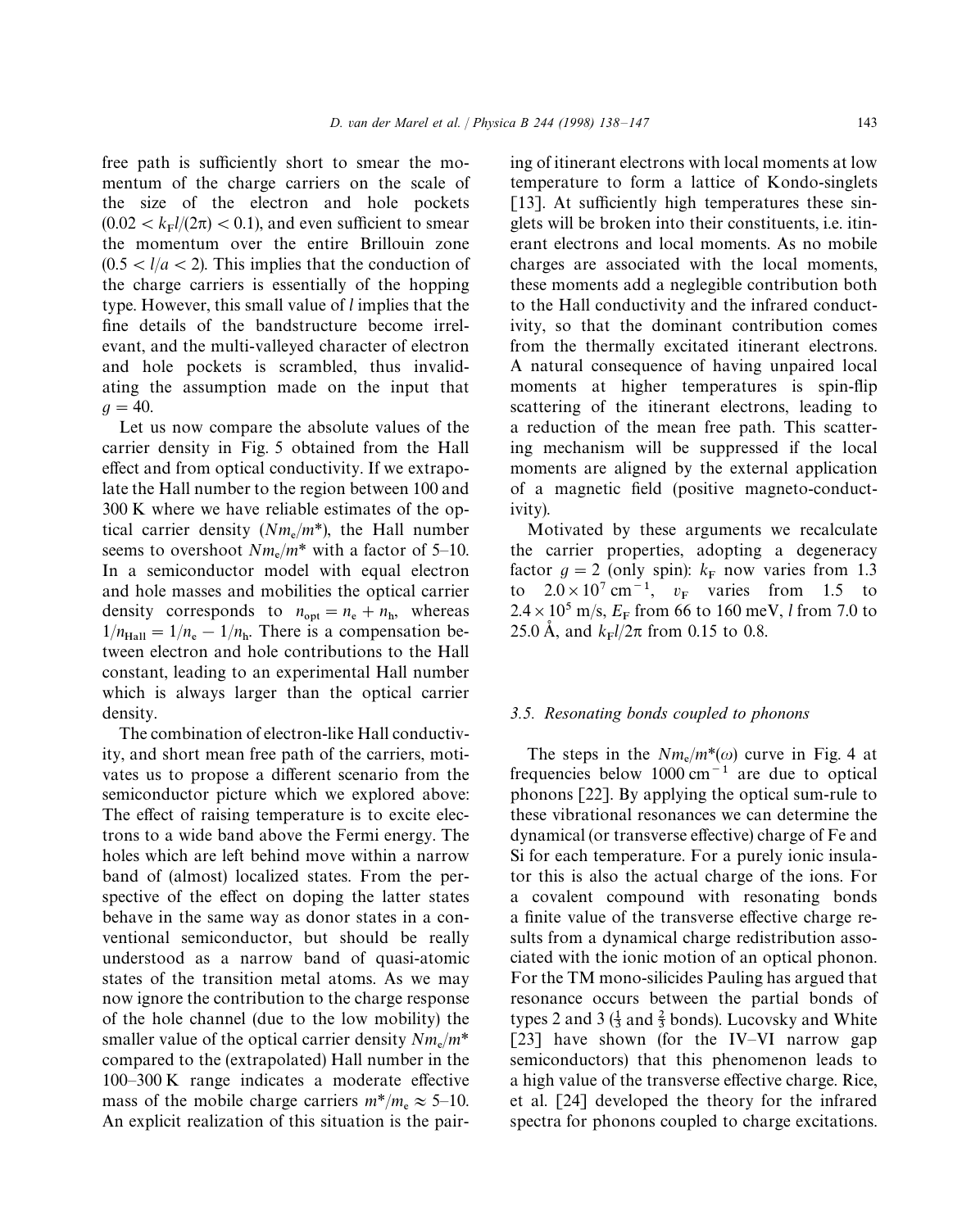

Fig. 7. Transverse effective charge of Fe*—*Si and Co*—*Si pairs calculated from the oscillator strength of the optical phonons.

In Fig. 7 we display the transverse effective charge for both compounds. A large value of more than 4 is found for  $Z^{\text{eff}}$ . Based on the electronegativities and from the observed atomic radii there can be almost no charge transfer between the transition metal atom and Si in these compounds. Hence we attributed the large value of the transverse effective charge to a dynamical coupling of the optical phonons to electronic resonances. The full analysis was presented in Ref. [17]. This requires that at least some of the bonds between Fe and Si are incomplete. The enhancement of transverse effective charge is then due to a coupling of the ionic displacement to charge flow between the unsaturated bonds.

## 4. The electronic structure of TMSi

From ab initio bandstructure calculations for FeSi it is known, that in these materials the Si-3s states are fully occupied and have a binding energy of about 10 eV. The Si 3p states are partially occupied and form together with the TM-states a complex manifold of bands.

According to a famous rule from the theory of Mott*—*Hubbard metal-insulator transitions the atomic description of the TM atom becomes the appropriate ansatz if the on-site correlation energy exceeds the bandwidth. For the TM silicides the

bandwidth is of order 6 eV, and  $U^{\text{eff}}$  is of the same order of magnitude. The silicides therefore seem to provide a border case. A band description where the correlation effects are taken into account perturbatively has been used by several investigators [21, 25*—*27]. In this paper we want to explore a more intuitive approach based on an atomistic picture.

In their elemental metallic phase the TM atoms have approximately a  $d^{n-2}s^2$  configuration, with *n* the number of valence electrons per atom. From the d-shell radii displayed in Fig. 2 we can see, that in the whole series the d-shell radius [28] falls well below the atomic radius, which implies that the d-shells exhibit quasi atomic characteristics due to shielding by the outer s and p-shells. Due to the low site symmetry of the TM-atoms mixing of s, p and d-character occurs in the eigenstates. For the purpose of compactness of notation we will label the TM valence bands as 'd'-states. We will assume that these states have quasi-atomic characteristics, so that we can use a ligand field description to describe the influence of the Si-matrix. For the purpose of bookkeeping of the actual d- and sp-count of the atoms, it is important to take into account the relative contribution of s and p character to the 'd'-states.

With this approach we arrive at the following scenario: Each TM atom contributes five d-states and *n* electrons. In the case of FeSi:  $n = 8$ . Each Si contributes three 3p states and four electrons. Due to the 3-fold rotation symmetry the five d-states are grouped in a single degenerate  $d_0(z^2)$  state, and two grouped in a single degenerate  $u_0(z)$  state, and two<br>groups of doubly degenerate levels  $(E^+$  and  $E^-$ ) corresponding to linear combinations of  $d_{-2}$ ,  $d_{-1}$ , *d*<sub>1</sub> and *d*<sub>2</sub>. Here we adopted a local reference frame  $a_1$  and  $a_2$ . Here we adopted a local reference hame<br>with the *z*-axis oriented along the 3-fold rotation axis which pierces the TM atom. Of the surrounding shell of seven Si atoms only the 3p orbitals with their lobes pointing toward the transition metal atom couple to the TM states. Thus seven ligand orbitals are engaged in bonds with the TM-atom. We indicate the ligand of type 1 as  $|L_{0,1}\rangle$ . Taking into account the hopping  $\tau$  between the Si atoms at relative angles  $\phi = 0$ ,  $\pi/3$  and  $2\pi/3$ , we obtain the ligand-states of all types  $j(i = 1, 2, 3)$ :

$$
|L_{0,j}\rangle = |p_0\rangle + |p_{+\eta}\rangle + |p_{-\eta}\rangle,
$$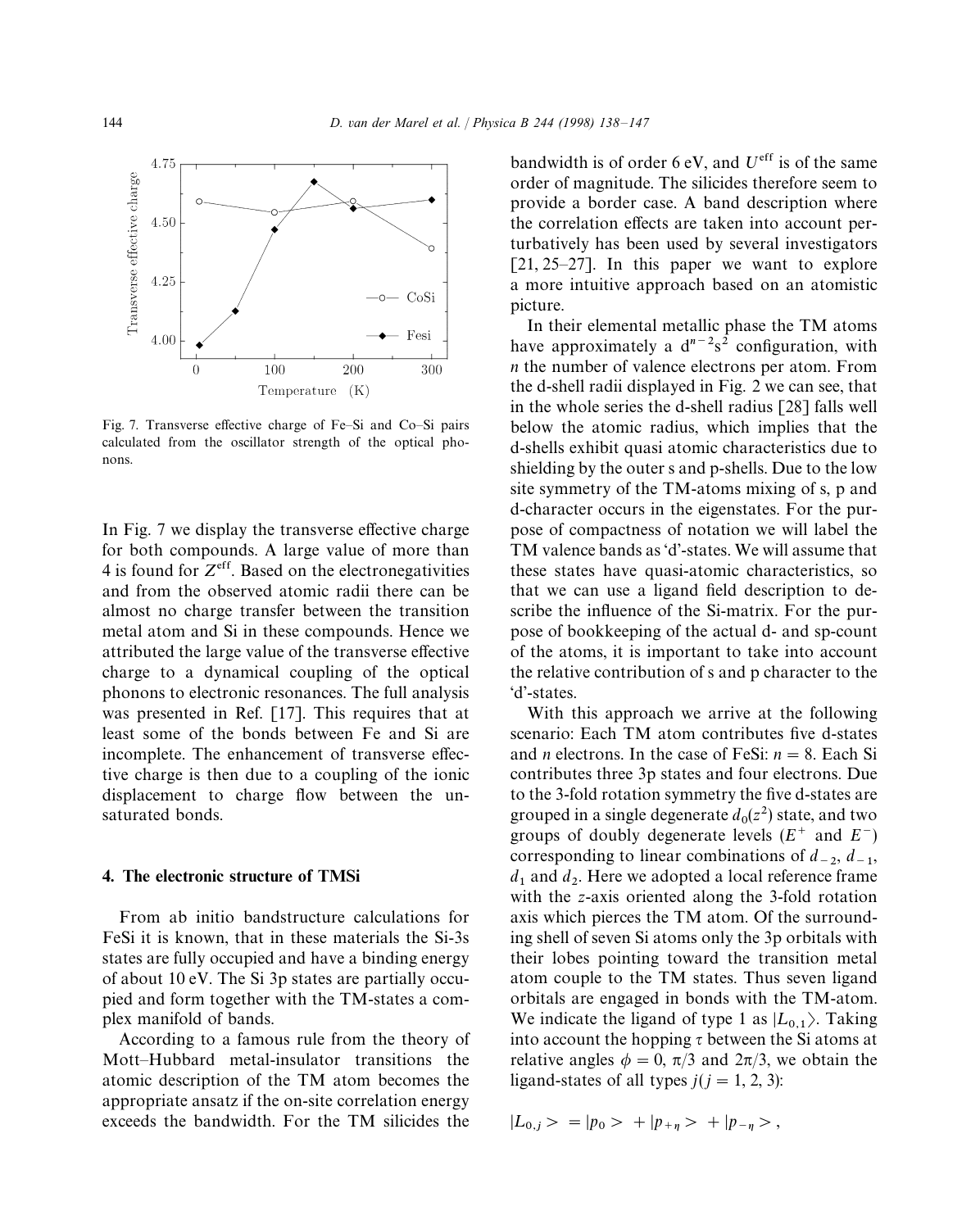$$
E_0 = \varepsilon_p - 2\tau,
$$
  
\n
$$
|L_{+,j}\rangle = |p_0\rangle + e^{2\pi i/3}|p_{+\eta}\rangle + e^{-2\pi i/3}|p_{-\eta}\rangle,
$$
  
\n
$$
E_+ = \varepsilon_p + \tau,
$$
  
\n
$$
|L_{-,j}\rangle = |p_0\rangle + e^{-2\pi i/3}|p_{+\eta}\rangle + e^{2\pi i/3}|p_{-\eta}\rangle,
$$
  
\n
$$
E_- = \varepsilon_p + \tau.
$$

The degeneracy between the ligand states  $|L_{\pm,j}\rangle$  with  $j=2$  and 3 is lifted due to a finite hopping probability between these groups:

$$
\langle L_{\pm 2} | H | L_{\pm,3} \rangle = \tau'.
$$

The dependence on the angular coordinate  $\phi$  of the hopping integral between the  $d_{\pm 2}$  ( $d_{\pm 1}$ ) and the ligand 3p orbital is  $e^{\pm 2i\phi}$  ( $e^{\pm i\phi}$ ). The angle  $\eta_j$  identi fies the orientation of the two rings of ligand Si atoms:  $\eta_j = 0^\circ$  resp. 24<sup>°</sup> for type  $j = 2$  resp. 3. The resulting (nonzero) hopping matrix elements between the ligand orbitals and the central TM atom are with this choice of local reference frame:

$$
\langle d_0|H|L_{0,j}\rangle = t_{0,j},
$$
  

$$
\langle d_{\pm 1}|H|L_{\pm,j}\rangle = t_{1,j}e^{\mp i\eta_j},
$$
  

$$
\langle d_{\pm 2}|H|L_{\pm,j}\rangle = t_{2,j}e^{\pm 2i\eta_j}.
$$

All other matrix elements are zero. In principle, all ligand combinations of the  $TMSi<sub>7</sub>$  cluster are shared between neighbouring TM-sites and form bands. Due to the angle of  $\approx 70^\circ$  between the bonds of types 2 and 3, we anticipate that a linear combination of  $d_{\pm 1}$  and  $d_{\pm 2}$  exists which has a strongly reduced hopping matrix element to the cluster of ligand orbitals, resulting in a (doubly degenerate) non-bonding orbital of a quasi-atomic character. The resulting level scheme of hybrid TM-ligand character is sketched in Fig. 8. The single (per TM atom) axial bonding orbitals of  $d_0 - L(1)$  character have the highest binding energy, followed by a band containing the two states of bonding  $d(E^-) - L_{\pm}(2, 3)$  character. Around  $E_F$  we find a combined partially occupied antibonding band, containing three states in total. Finally two non-bonding  $d(E^+)$  states are located at  $E_{\text{F}}$ . With a finite value for the hopping parameter



Fig. 8. Schematic diagram of the energy levels in TMSi. The situation with two electrons in the  $d(E^+)$  level which is displayed here corresponds to FeSi.

of these states to the ligand orbitals taken into account, the latter states form a narrow band. Provided that the width of this band is sufficiently small, it behaves as a lattice of quasiatomic open shells obeying Hund's rules. The observation that two quasi-atomic d-states with two electrons per Fe atom should exist in FeSi was originally made by Pauling, using a different line of argueing, based on his analyses of the valence bond sums [8].

We conjecture that these subshells are filled step by step in the series CrSi (zero electrons/atom) upto NiSi (four electrons/atom). This leaves two electrons per Si atom to populate the more itinerant anti-bonding band at  $E_F$ . This partly filled antibonding band corresponds to partial bonds of type 2 and 3, and is responsible for the strong enhancement of the transverse dynamical charge in CoSi and FeSi [17].

This scenario provides a qualitative argument why the same crystal structure is observed from CrSi upto NiSi: Only if electrons are added to *—* or removed from *—* the itinerant anti-bonding band, chemical bonds are affected, and the FeSi structure is de-stabilized. Addition or removal of electrons from this wide band will not take place unless the  $d(E^+)$  subshell is either completely full or empty, e.g. for VSi or CuSi. It is now easy to understand the high spin state of FeSi at elevated temperatures: The electrons in the itinerant band contribute a Pauli-paramagnetic susceptibility, which is small. According to Hund's rules the two electrons in the  $d(E^+)$  subshell are in a triplet configuration, thus providing the Curie-susceptibility with  $S = 1$  and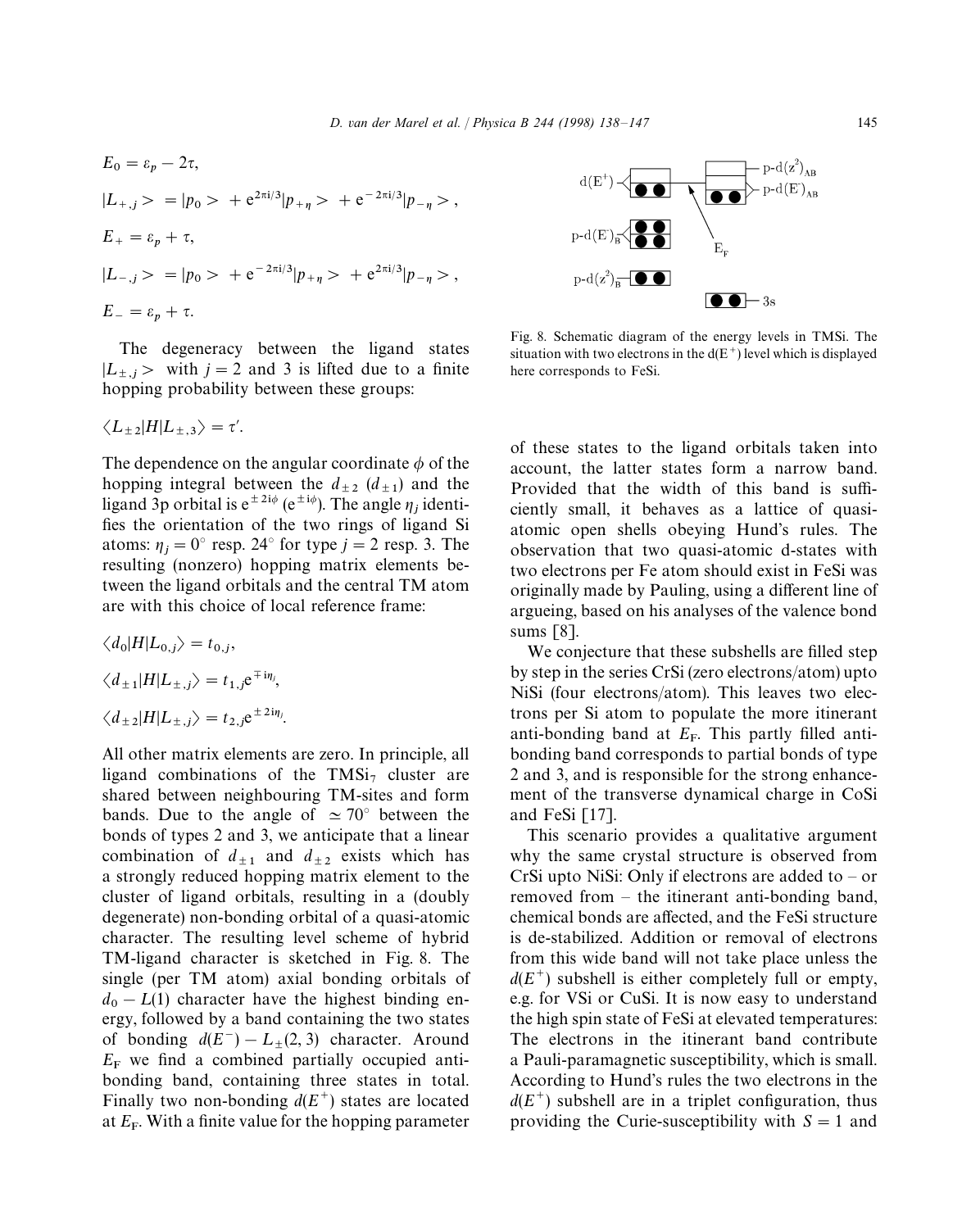

Fig. 9. Schematic diagram of the relevant low energy degrees of freedom of FeSi. The top panel corresponds to the singlet low temperature phase, the bottom panel to the high temperature  $S = 1$  phase, and the middle panel represents an intermediate situation with a partial compensation of the local moment.

 $q = 2$  that has been observed at high temperatures. In Fig. 9 the relevant elements for the low energy scale are sketched: One local moment with  $S = 1$  at every site, exchange-coupled to a band with two conduction electrons per site.

## 5. Conclusions

Based on a discussion of infrared and transport data presented in this report and of published data, we provide a qualitative model of the electronic structure of the transition metal monosilicides. The main conclusion is that six electrons per transition metal atom are engaged in chemical bonds to the Si sublattice. The remaining electrons of the TM atoms (two for FeSi) occupy a doubly degenerate quasi-atomic d-state, and obey Hunds rules. The conduction band supports two weakly bound itinerant electrons (mainly Si 3p character) which in the case of FeSi compensate the local moment at low temperatures by forming a Kondo singlet. This framework provides a basis for understanding the observed range of chemical stability of these compounds (CrSi to NiSi), and of the physical properties of FeSi.

## Acknowledgements

We gratefully acknowledge M. Fäth for communicating his results to us prior to publication. This investigation was supported by the Netherlands Foundation for Fundamental Research on Matter (FOM) with financial aid from the Nederlandse Organisatie voor Wetenschappelijk Onderzoek (NWO).

## References

- [1] G. Aeppli, in: K.S. Bedell et al. (Eds.), Strongly Correlated Electron Materials, Addison-Wesley, Reading, MA, 1994, p. 3.
- [2] D. Mandrus, J.L. Sarrao, A. Migliori, J.D. Thompson, Z. Fisk, Phys. Rev. B 51 (1995) 4763.
- [3] C.-H. Park, Z.-X. Shen, A.G. Loeser, D.S. Dessau, D.G. Mandrus, A. Migliori, J. Sarrao, Z. Fisk, Phys. Rev. B 52 (1995) R16981.
- [4] K. Göransson, I. Engström, B. Noläng, J. Alloys Compounds 210 (1995) 107.
- [5] R.A. Mc Nees, A.W. Searcy, J. Am. Chem. Soc. 77 (1955) 4290.
- [6] B. Borén, Ark. Kemi Min. Geol. 11A (1933) 1.
- [7] W.B. Pearson, Crystal Chemistry and Physics of Metals and Alloys, Wiley, New York, 1972.
- [8] L. Pauling, A.M. Soldate, Acta Crystallorgr. 1 (1948) 212.
- [9] F.A. Sidorenko et al., Sov. Phys. J. 12 (1969) 329.
- [10] Z. Radovskii et al., Sov. Phys. J. 8 (1965) 98.
- [11] G. Foëx, J. Phys. Radium 9 (1938) 37.
- [12] V. Jaccarino, G.K. Wertheim, J.H. Wernick, L.R. Walker, S. Arajs, Phys. Rev. 160 (1967) 476.
- [13] Z. Schlesinger, Z. Fisk, Hai-Tao Zhang, M.B. Maple, J.F. DiTusa, G. Aeppli, Phys. Rev. Lett. 71 (1993) 1748.
- [14] L. Degiorgi, M.B. Hunt, H.R. Ott, M. Dressel, B.J. Feenstra, G. Grüner, Z. Fisk, P. Canfield, Europhys. Lett. 28 (1994) 341.
- [15] M.A. Chernikov, E. Felder, S. Paschen, A.D. Bianchi, H.R. Ott, J.L. Sarrao, D. Mandrus, Z. Fisk, Physica B 230 (1997) 790.
- [16] M. Fäth, J. Aarts, G.J. Nieuwenhuys, A.A. Menovsky, J.A. Mydosh, Phys. Rev. B, submitted.
- [17] A. Damascelli, K. Schulte, D. van der Marel, A.A. Menovsky, Phys. Rev. B 55 (1997) R4863.
- [18] P. Nyhus, S.L. Cooper, Z. Fisk, Phys. Rev. B 51 (1995) 15626.